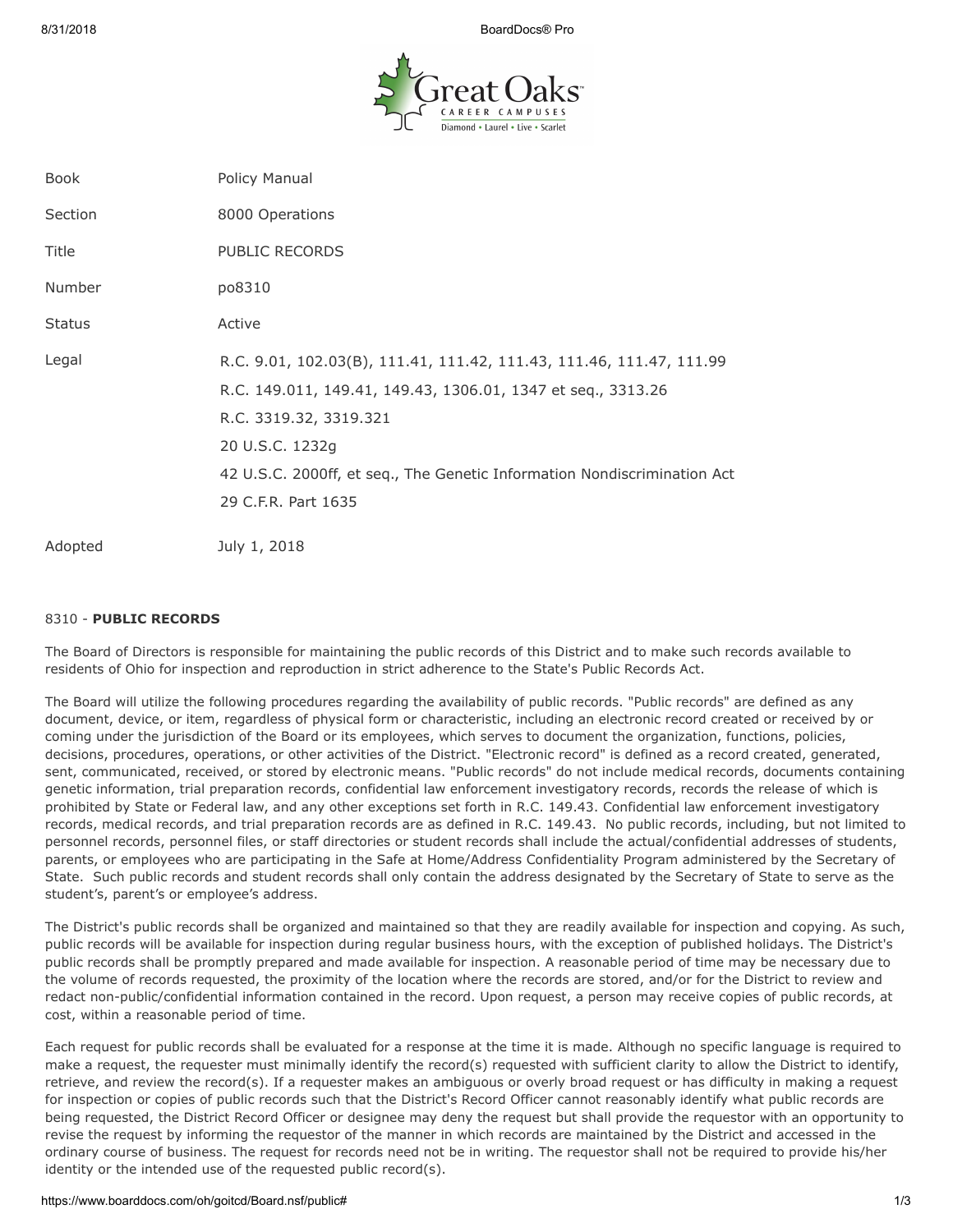### 8/31/2018 BoardDocs® Pro

At the time of the request, the records custodian shall inform the person making the request of the estimated length of time required to gather the records. All requests for public records shall be satisfied or acknowledged by the District promptly following the receipt of the request. If the request for records was in writing, the acknowledgement by the District shall also be in writing.

Any request deemed significantly beyond routine, such as seeking a voluminous number of copies and/or records, or requiring extensive research, the acknowledgement shall include the following:

- A. an estimated number of business days necessary to satisfy the request;
- B. an estimated cost if copies are requested;
- C. any items within the request that may be exempt from disclosure.

The President/CEO is authorized to grant or refuse access to the records of this District in accordance with the law. Any denial, in whole or in part, of a public records request must include an explanation, including legal authority. If portions of a record are public and portions are exempt, the exempt portions are to be redacted and the rest released. If there are redactions, the requester must be notified of the redaction and/or the redaction must be plainly visible, and each redaction must be accompanied by a supporting explanation, including legal authority. If the request for records was in writing, the explanation shall also be in writing.

A person may obtain copies of the District's public records upon payment of a fee. A person who requests a copy of a public record may request to have said record duplicated on paper, on the same medium on which the District keeps the record, or on any other medium in which the custodian of records determines that said record reasonably can be duplicated as an integral part of normal operations. A person who requests a copy of a public record may choose to have that record sent to him/her by United States mail or by other means of delivery or transmission provided the person making the request pays in advance for said record as well as the costs for postage and the mailing supplies.

The number of records requested by a person that the District will transmit by U.S. mail shall be limited to ten (10) per month, unless the person certifies, in writing to the District, that the person does not intend to use or forward the requested records, or the information contained in them, for commercial purposes. "Commercial" shall be narrowly defined and does not include reporting or gathering news, reporting gathering information to assist citizen oversight or understanding of the operation or activities of the District, or nonprofit educational research. (R.C. 149.43(B)(7))

Those seeking public records will be charged only the actual cost of making copies.

The charge for paper copies is five (5) cents per page.

There is no charge for documents e-mailed.

Documents in electronic mail format are records as defined by the Ohio Revised Code when their content relates to the business of the District (i.e., they serve to document the organization, functions, policies, decisions, procedures, operations, or other activities of the District). E-mail shall be treated in the same fashion as records in other formats and shall follow the same retention schedule.

Records in private e-mail accounts are subject to disclosure if their content relates to public business, and all employees or representatives of the District are responsible for retaining e-mails that meet the definition of public records and copying them to their District e-mail account(s) and/or to the records custodian.

The records custodian shall treat such e-mail/records from private accounts as records of the District. These records shall be filed appropriately, retained in accordance with the established schedules, and made available for inspection and copying in accordance with the Public Records Act.

Private e-mail, electronic documents, and documents ("private records") that do not serve to document the District's organization, functions, policies, decisions, procedures, operations or other activities are not public records. Although private records do not fall under Policy 8310 or AG 8310A, they may fall under Policy 8315 - "Information Management" and/or AG 8315 - "Litigation Hold Procedure".

No public record may be removed from the office in which it is maintained except by a Board officer or employee in the course of the performance of his/her duties.

Nothing in this policy shall be construed as preventing a Board member, in the performance of his/her official duties, from inspecting any record of this District, except student records and certain confidential portions of personnel records.

A School District Records Commission shall be established consisting of the Board Chairperson, Treasurer/CFO, and President/CEO of Schools in accordance with law to judge the advisability of destroying District records. Record retention schedules shall be updated regularly and posted prominently. The Commission shall meet at least once every twelve (12) months.

The President/CEO shall provide for the inspection, reproduction, and release of public records in accordance with this policy and with the Public Records Law. Administrative guidelines shall be developed to provide guidance to District employees in responding to